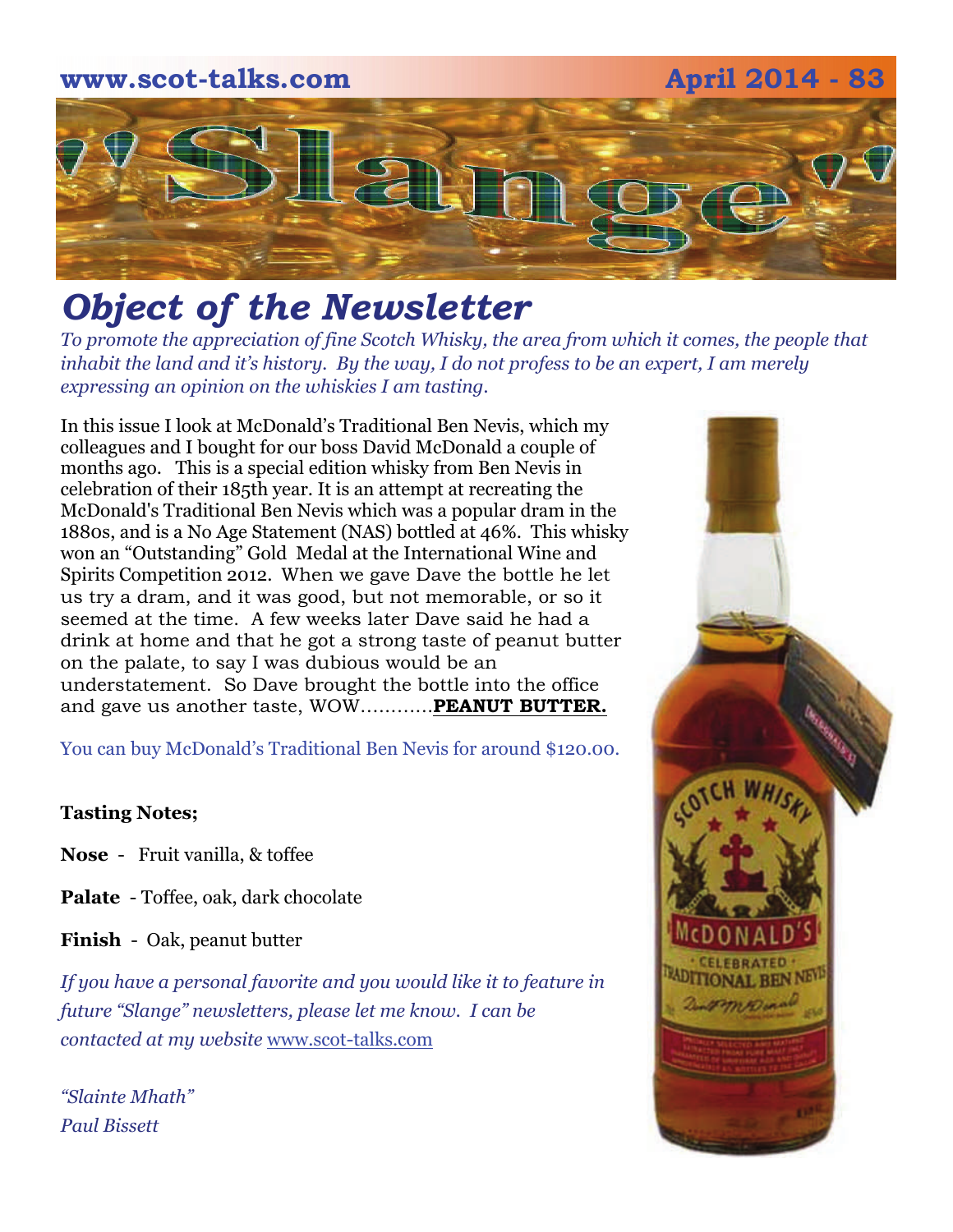# **www.scot-talks.com April 2014 - 83** 121

## **50 fascinating facts about Scotland**

By Hannah Furness

1. The official animal of Scotland is the **Unicorn**.

2. The **shortest scheduled flight** in the world is one-and-a-half miles long from Westray to Papa Westray

in the Orkney Islands of Scotland. The journey takes 1 minute 14 seconds to complete.

3. Scotland has approximately **790 islands**, 130 of which are inhabited.

4. The Neolithic settlement of Skara Brae, on the island of Orkney, is the **oldest building in Britain**, dating from 3100 BC.

5. The Hamilton Mausoleum in South Lanarkshire has the **longest echo** of any man-made structure in the world; a whole 15 seconds.

6. Scotland has more than **600 square miles of freshwater lakes**, including the famous Loch Ness.

7. The capital of Scotland, **Edinburgh**, is only its second largest city, after Glasgow.

8. Edinburgh was the first city in the world which had its own fire brigade.

9. Like Rome, Edinburgh (pictured below) was **built on seven hills** and the capital has more listed buildings than anywhere in the world.

10. Scotland had its own monarch until 1603. After Elizabeth I died, **James VI of Scotland** also became James I of England, ruling both countries.

11. St Andrews Links is considered the **"home of golf"**; the sport has been played there since the 15th century.

12. **Queen Victoria** is reputed to have smoked cigarettes during her visits to the Highlands of Scotland to keep away midges.

13.Edinburgh was home to Skye terrier **Grey Friar's Bobby**, who captured the hearts of the nation by sitting on the grave of his dead owner for 14 years.

14.Scotland is currently the **second largest country in the UK**, after England.

15. The highest point in Scotland is **Ben Nevis**, (pictured below) at 4,406ft (1343m)

16.The motto of Scotland is "**Nemo me impune lacessit**", or: "No one provokes me with impunity". It is used by the Order of the Thistle and on later versions of the Royal coat of arms.

17. The country is a favourite with the **Royal family**, who holiday at Balmoral castle in Royal Deeside.

18. In the north east of the country, girls are called "**quines**" and boys "**louns**".

**Cont. on page 4.**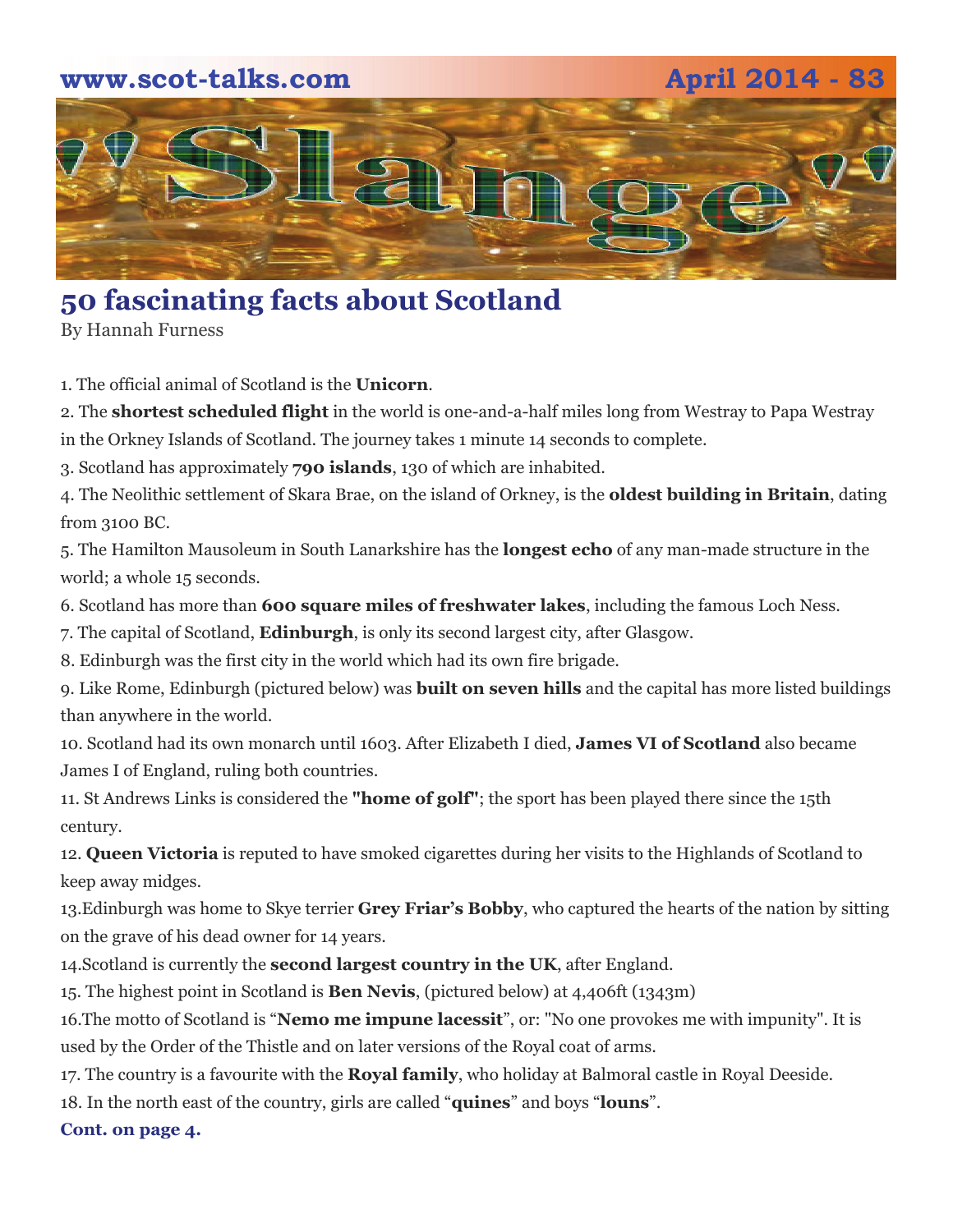

Below is a simple guide to help you choose your single malt Whisky, and the flavor notes you should expect from it. Being Scottish I recommend you find a likely candidate and try it in a bar before buying the whole bottle. With each issue of the newsletter I will add in another Whisky to the flavor map. This Issue; McDonald's Traditional Ben Nevis For more information go to www.bennevisdistillery.com

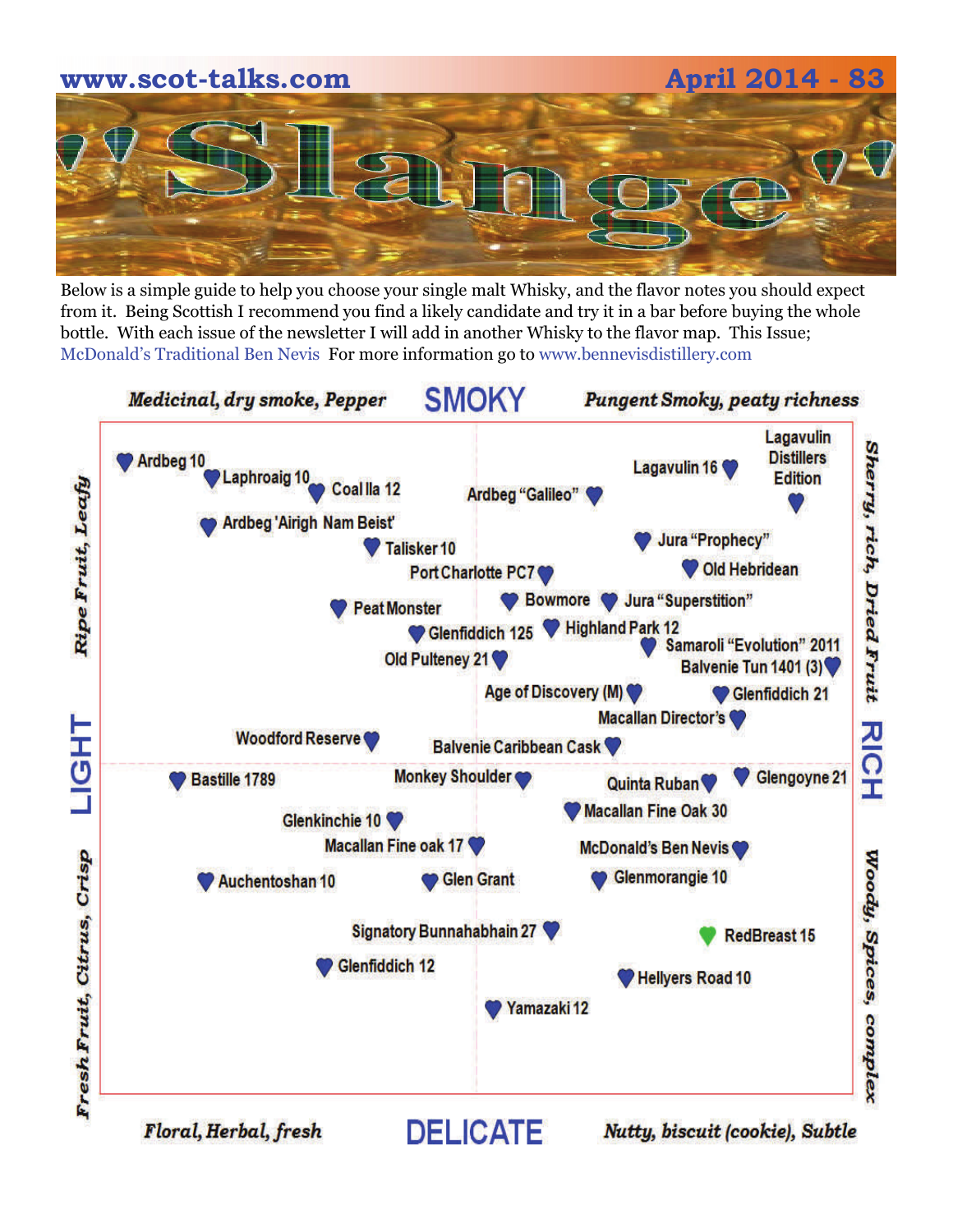#### **www.scot-talks.com April 2014 - 83**



19. The very first recorded appearance of the elusive **Loch Ness Monster** occurred in 565 AD, when a " water beast " attacked one of St. Columba's followers in the loch. '''

20. Scottish city **Aberdeen** is known as Europe's oil capital, or the "Granite City".

21. The deepest loch in Scotland, **Loch Morar**, reaches 1,077ft (328m) down and is ranked the seventeenth deepest lake in the world.

22. Scotland's smallest distillery, Edradour in **Pitlochry**, has 100,000 visitors per year but produces just 90,000 liters of malt whisky.

23. It is home to the **oldest tree in Europe** (pictured below), a twisted yew which has stood in Fortingall for 3,000 years. According to local legend, Pontius Pilate was born in its shade and played there as a child

24. The **raincoat was invented** in1824 in Scotland by Charles Macintosh, a chemist born in Glasgow. In Great Britain, the garment is still called a "Mac".

25. The official religion of Scotland is **Christianity**, with churches traditionally being called "kirks".

26. Scotland gained independence in 1314, after **Robert the Bruce** defeated the English army at the Battle of Bannockburn.

27. The Kingdom of Scotland remained as an independent state until 1 May 1707, when the **Acts of Union** joined it with England, in the United Kingdom of Great Britain.

28. Since July 1, 1999, **Scotland has its own parliament,** for the first time since 1707.

29. The country has an **area of 30,414 square miles**(78,772 km²)

30. The total **population is around 5.2 million**, around 8.5 per cent of the UK's population.

31. The country has approximately **167.5 people living per square mile**.

32. There are **as many Scottish people living in North America as in Scotland,** with censuses in the United States and Canada identifying around five million people claiming Scottish ancestry.

33. The country still has its **own legal system**, separate from England, Wales, and Northern Ireland. Juries can return verdict of "guilty", "not guilty" and "not proven."

34. The Bank of Scotland, founded in 1695, is the **oldest surviving bank in the UK**. It was also the first bank in Europe to print its own bank notes.

35. Famous Scottish inventions include the **television**, developed by John Logie Baird in 1925,

the **telephone** by Alexander Graham Bell (pictured below) in 1876 and **penicillin**, by Alexander Fleming in 1928.

36. The **first teaching hospital in America**, the Baltimore Infirmary was founded by a Glasgow surgeon, Granville Sharp Pattison, in 1816.